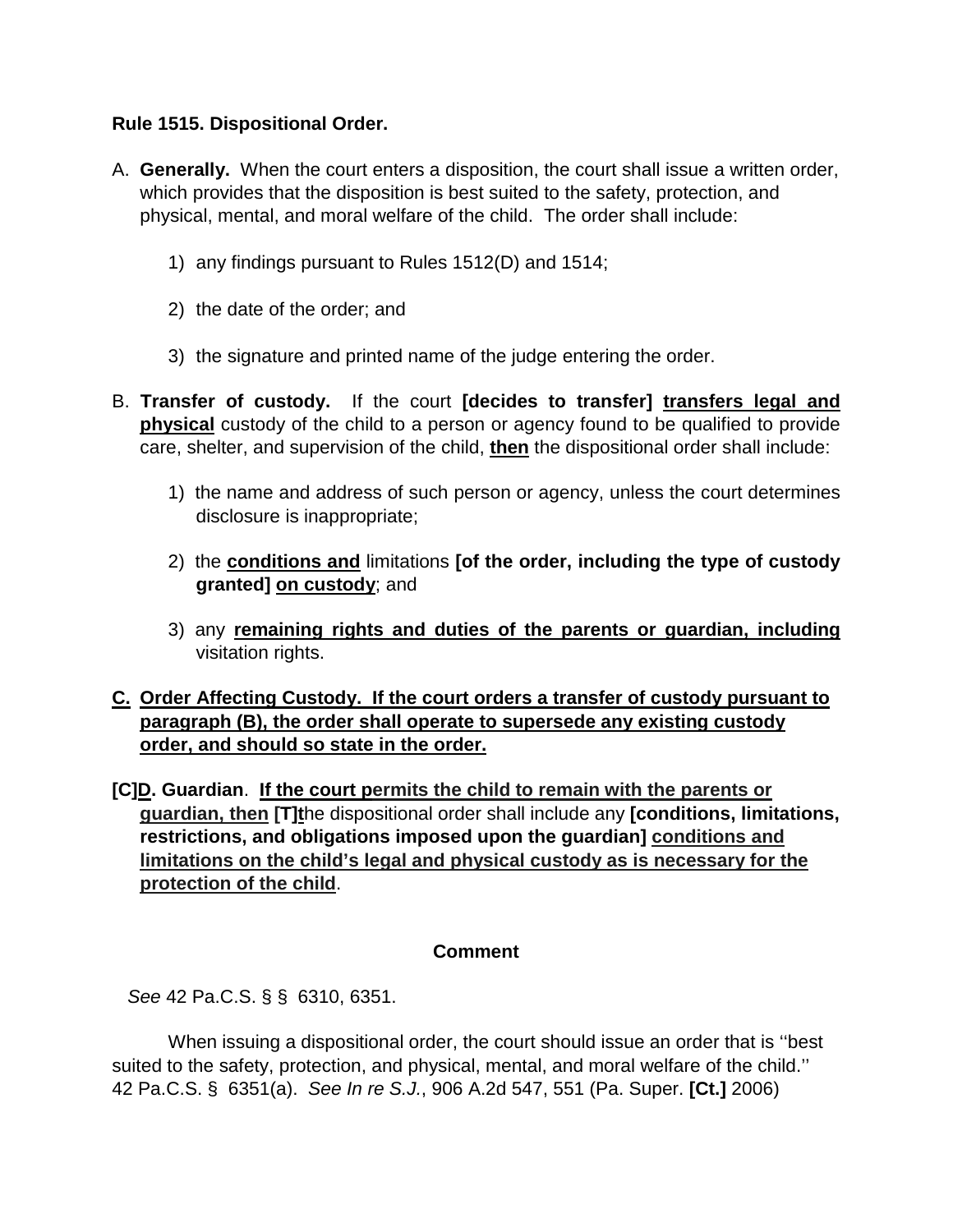(citing *In re Tameka M.*, **[525 Pa. 348,]** 580 A.2d 750 (**Pa.** 1990)), for issues addressing a child's mental and moral welfare.

 When making its determination for reasonable efforts made by the county agency, the court is to consider the extent to which the county agency has fulfilled its obligation pursuant to Rule 1149 regarding family finding. *See also* Rules 1240(B)(6), 1242(C)(2) & (3)(b) & (c), and 1330(B)(6) and Comments to Rules 1242, 1330, 1409, 1608, 1609, 1610, and 1611 for reasonable efforts determinations.

 If the requirements of Rule 1149 regarding family finding have not been met, the court is to make necessary orders to ensure compliance by enforcing this legislative mandate. *See* 62 P. S. § 1301 *et seq. See also* Rules 1210(D)(8), 1242(E)(3), 1409(C), 1609(D), and 1611(C) and Comments to Rules 1242, 1408, 1409, 1512, 1514, 1608, 1609, 1610, and 1611. 45 C.F.R. § 1356.21 provides a specific foster care provider may not be placed in a court order to be in compliance with and receive funding through the Federal Financial Participation.

# **As the dispositional order reflects what is best suited for the child,** *supra***, the dependency court's order regarding custody pursuant to paragraph (B) supersedes any existing custody order under Title 23.**

Dispositional orders should comport in substantial form and content to the model orders to receive funding under the federal Adoption and Safe Families Act (ASFA) of 1997 (P. L. 105-89). The model forms are also in compliance with Title IV-B and Title IV-E of the Social Security Act. For model orders, see http://www.pacourts.us/forms/dependency-forms.

*See In re Tameka M.*, **[525 Pa. 348,]** 580 A.2d 750 (**Pa.** 1990).

**The transfer of legal and physical custody vests the custodian with the authority to determine the nature and treatment of the child for ordinary medical care.** *See* **42 Pa.C.S. § 6357. For pre-dispositional examination and treatment of a child, see Rule 1145. For non-emergent, non-routine care not already included in an approved treatment plan, the custodian should seek parental consent or receive prior court authorization when consent cannot be obtained.**

**Official Note:** Rule 1515 adopted August 21, 2006, effective February 1, 2007. Amended April 29, 2011, effective July 1, 2011. Amended July 13, 2015, effective October 1, 2015. **Amended \_\_ \_\_, 2016, effective \_\_ \_\_, 2016.**

*Committee Explanatory Reports:*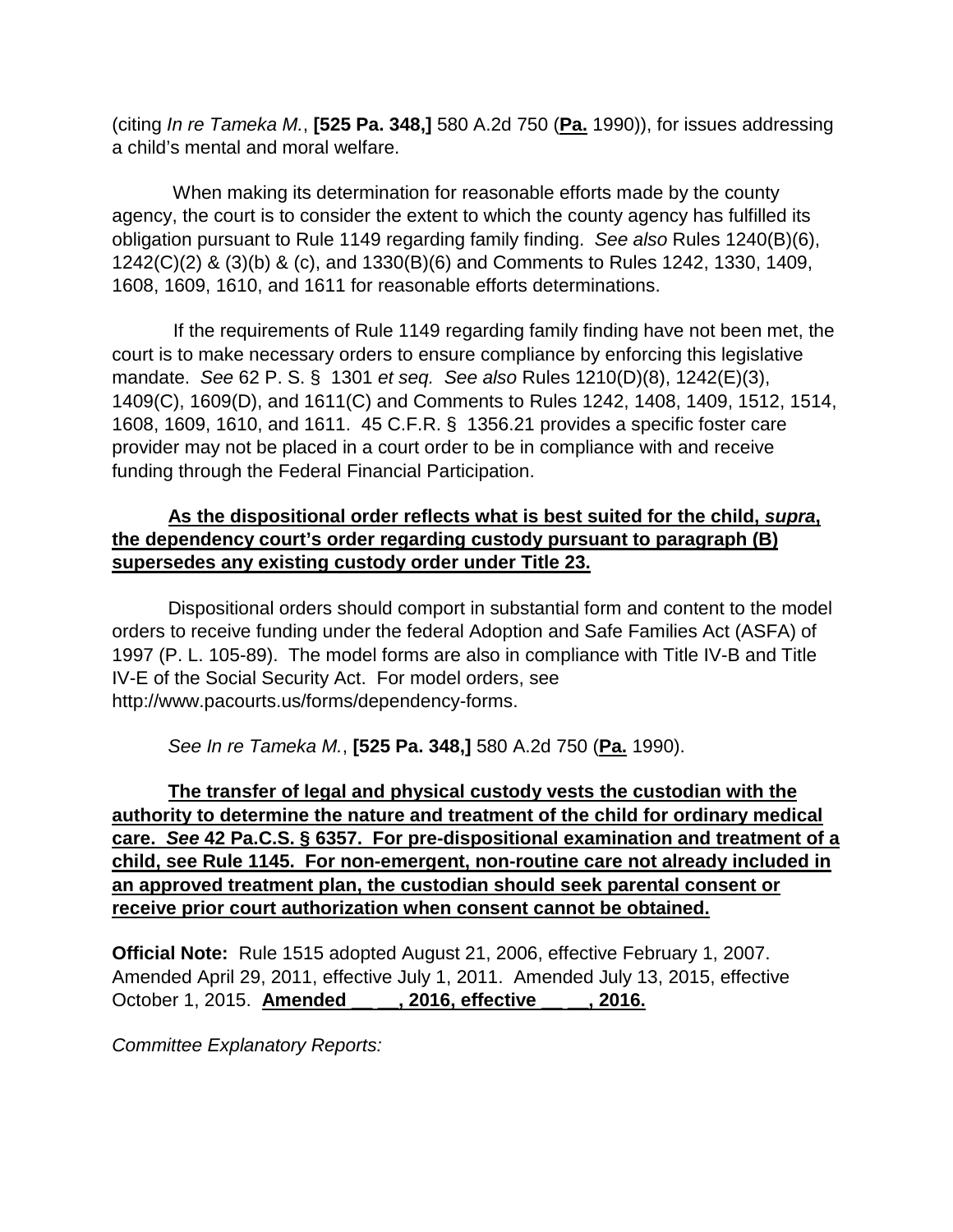Final Report explaining the provisions of Rule 1515 published with the Court's Order at 36 Pa.B. 5571 (September 2, 2006). Final Report explaining the amendments to Rule 1515 published with the Court's Order at 41 Pa.B. 2413 (May 14, 2011). Final Report explaining the amendments to Rule 1515 published with the Court's Order at 45 Pa.B. 3987 (July 25, 2015). **Final Report explaining the amendments to Rule 1515 published with the Court's Order at \_\_ Pa.B. \_\_ (\_\_ \_\_, 2016).**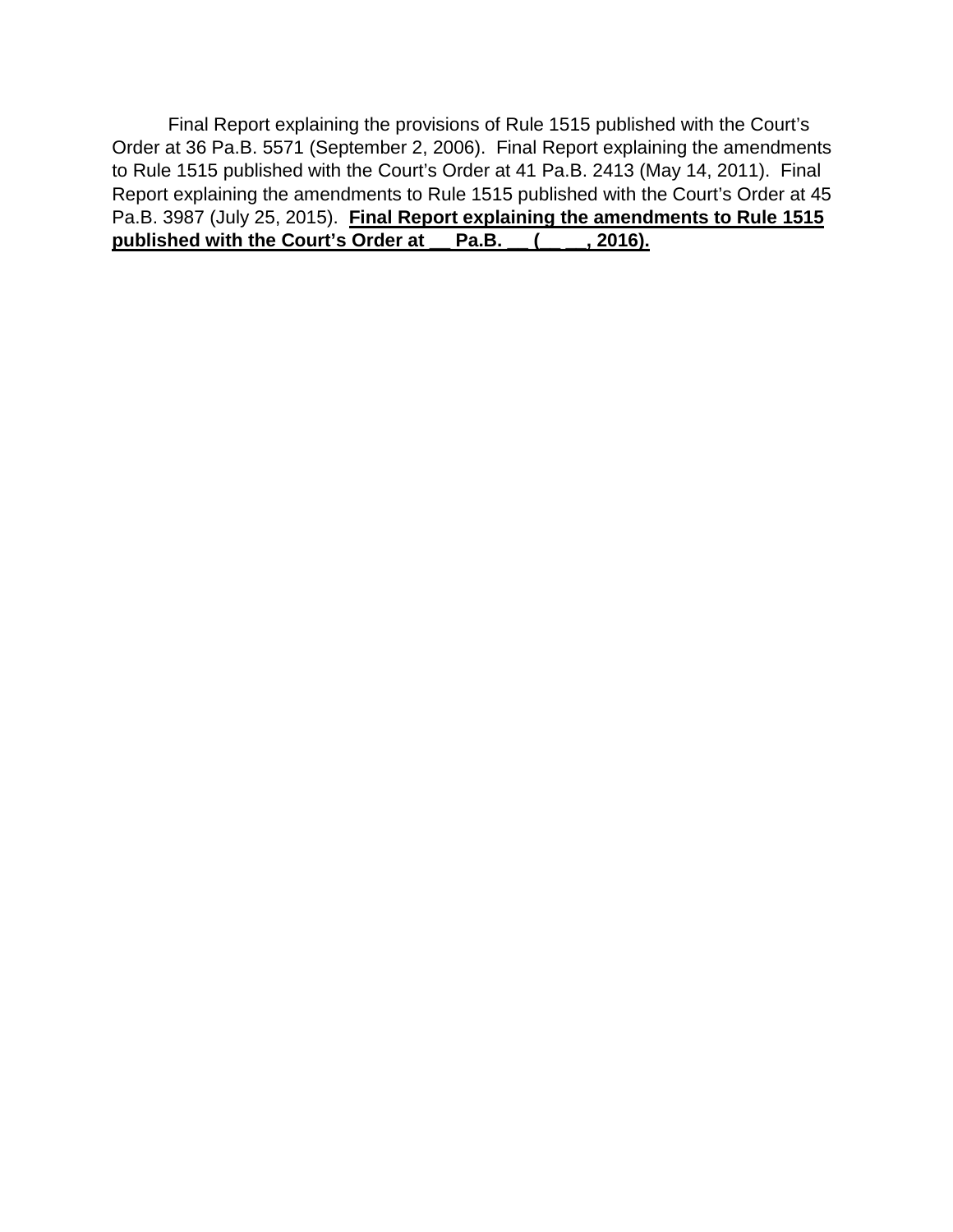# **Rule 1631. Termination of Court Supervision.**

- A. **Concluding Supervision.** Any party, or the court on its own motion, may move for the termination of supervision when court-ordered services from the county agency are no longer needed and:
	- 1) the child has remained with the guardian and the circumstances which necessitated the dependency adjudication have been alleviated;
	- 2) the child has been reunified with the guardian and the circumstances which necessitated the dependency adjudication and placement have been alleviated;
	- 3) the child **is under eighteen years of age and** has been placed with a ready, willing, and able parent who was not previously identified by the county agency;
	- 4) the child has been adopted and services from the county agency are no longer needed;
	- 5) the child has been placed in the custody of a permanent legal custodian and services from the county agency are no longer needed;
	- 6) the child has been placed in the physical and legal custody of a fit and willing relative and services from the county agency are no longer needed;
	- 7) the child has been placed in another living arrangement intended to be permanent and services from the county agency are no longer needed and a hearing has been held pursuant to paragraph (E) for a child who is age eighteen or older;
	- 8) the child has been adjudicated delinquent and services from the county agency are no longer needed because all dependency issues have been resolved;
	- 9) the child has been emancipated by the court;
	- 10) the child is eighteen years of age or older and a hearing has been held pursuant to paragraph (E);
	- 11) the child has died;
	- 12) a court in another county of this Commonwealth has accepted jurisdiction; or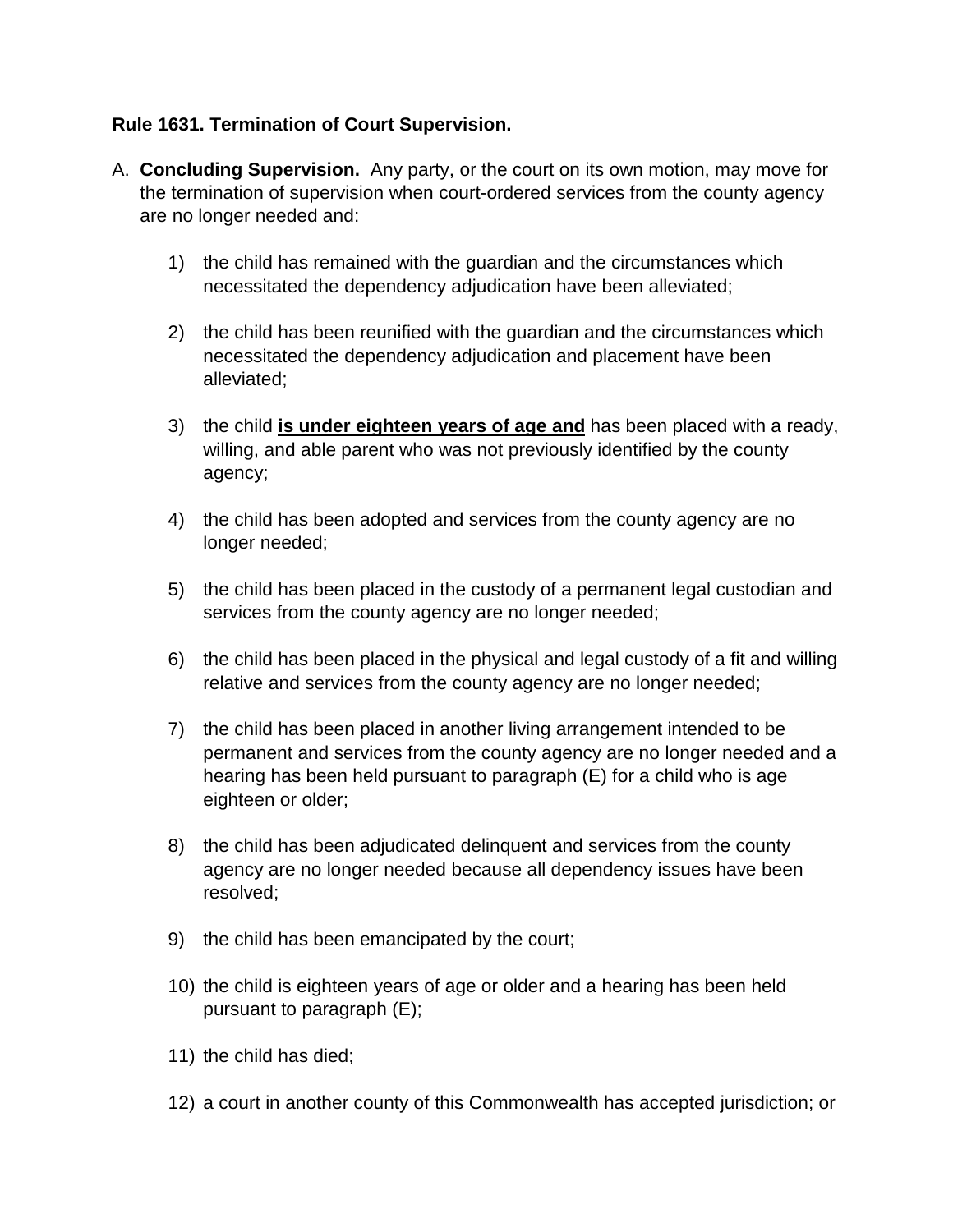- 13) a court in another state has accepted jurisdiction.
- B. **[Ready, willing, and able parent. When services from the county agency are no longer necessary because the court has determined that the child is not dependent pursuant to paragraph (A)(3) because a non-custodial parent has been found by the court to be able and available, the court shall enter an order awarding custody to that parent and the court order shall have the effect and be docketed as a decision entered pursuant to the Pa.R.C.P.]**

**Order Transferring or Affecting Custody. When the court terminates supervision pursuant to paragraph (A) and the termination order includes a provision that transfers custody of the child or otherwise affects a previously entered custody order pursuant to 23 Pa.C.S. §§ 5321-5340, or similar law, the court shall:**

- **1) prepare a separate custody order specifying the legal and physical custody of the child and vacating any previous custody order for the child; and**
- **2) file the custody order with the prothonotary for the judicial district in which the termination order is filed.**

**Prior to filing the custody order with the prothonotary, the court shall ascertain whether an active custody case for the child exists within its judicial district and, if so, the court shall utilize the caption and docket number for the custody order. The court shall ensure that any parties to the custody case not also party to the dependency action are served with the order. Otherwise, the court shall separately caption the custody order with the party obtaining custody of the child as the plaintiff and the other dependency parties as the defendants.**

- C. **Objection.**Any party may object to a motion under paragraph (A) and request a hearing.
- D. **Hearing.** If objections have been made under paragraph (C), the court shall hold a hearing and give each party an opportunity to be heard before the court enters its final order.
- E. **Children [e]Eighteen [y]Years of [a]Age or [o]Older.**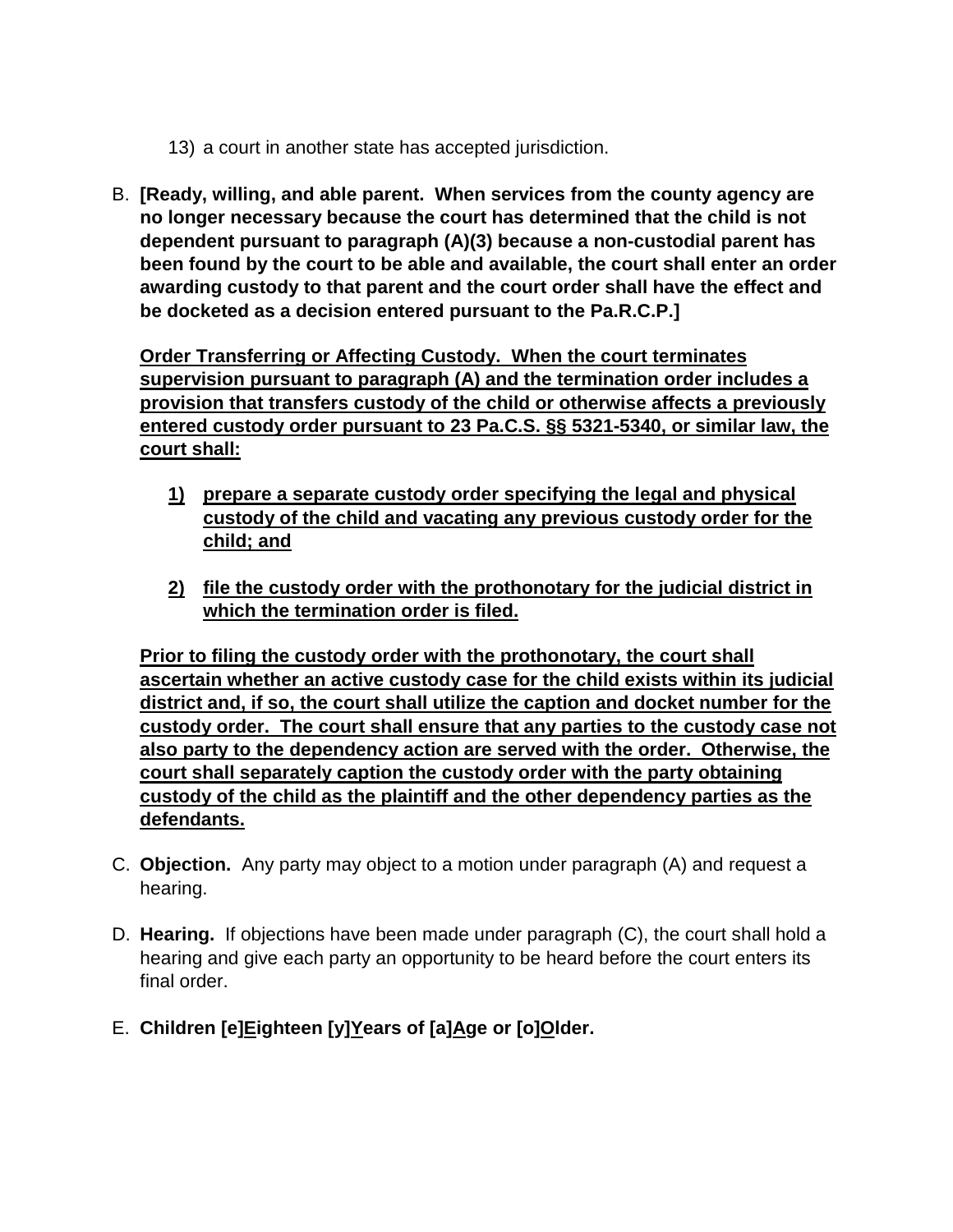- 1) Before the court can terminate its supervision of a child who is eighteen years of age or older, a hearing shall be held at least ninety days prior to the child turning eighteen years of age.
- 2) Prior to the hearing, the child shall have the opportunity to make decisions about the transition plan and confer with the county agency about the details of the plan. The county agency shall provide the transition plan to the court and the plan shall, at a minimum, include:
	- a) the specific plans for housing;
	- b) a description of the child's source of income;
	- c) the specific plans for pursuing educational or vocational training goals;
	- d) the child's employment goals and whether the child is employed;
	- e) a description of the health insurance plan that the child is expected to obtain and any continued health or behavioral health needs of the child;
	- f) a description of any available programs that would provide mentors or assistance in establishing positive adult connections;
	- g) verification that all vital identification documents and records have been provided to the child;
	- h) a description of any other needed support services; and
	- i) notice to the child that the child can request resumption of juvenile court jurisdiction until the child turns twenty-one years of age if specific conditions are met.
- 3) At the hearing, the court shall review the transition plan for the child. If the court is not satisfied that the requirements of paragraph (E)(2) have been met, a subsequent hearing shall be scheduled.
- 4) The court shall not terminate its supervision of the child without approving an appropriate transition plan, unless the child, after an appropriate transition plan has been offered, is unwilling to consent to the supervision and the court determines termination is warranted.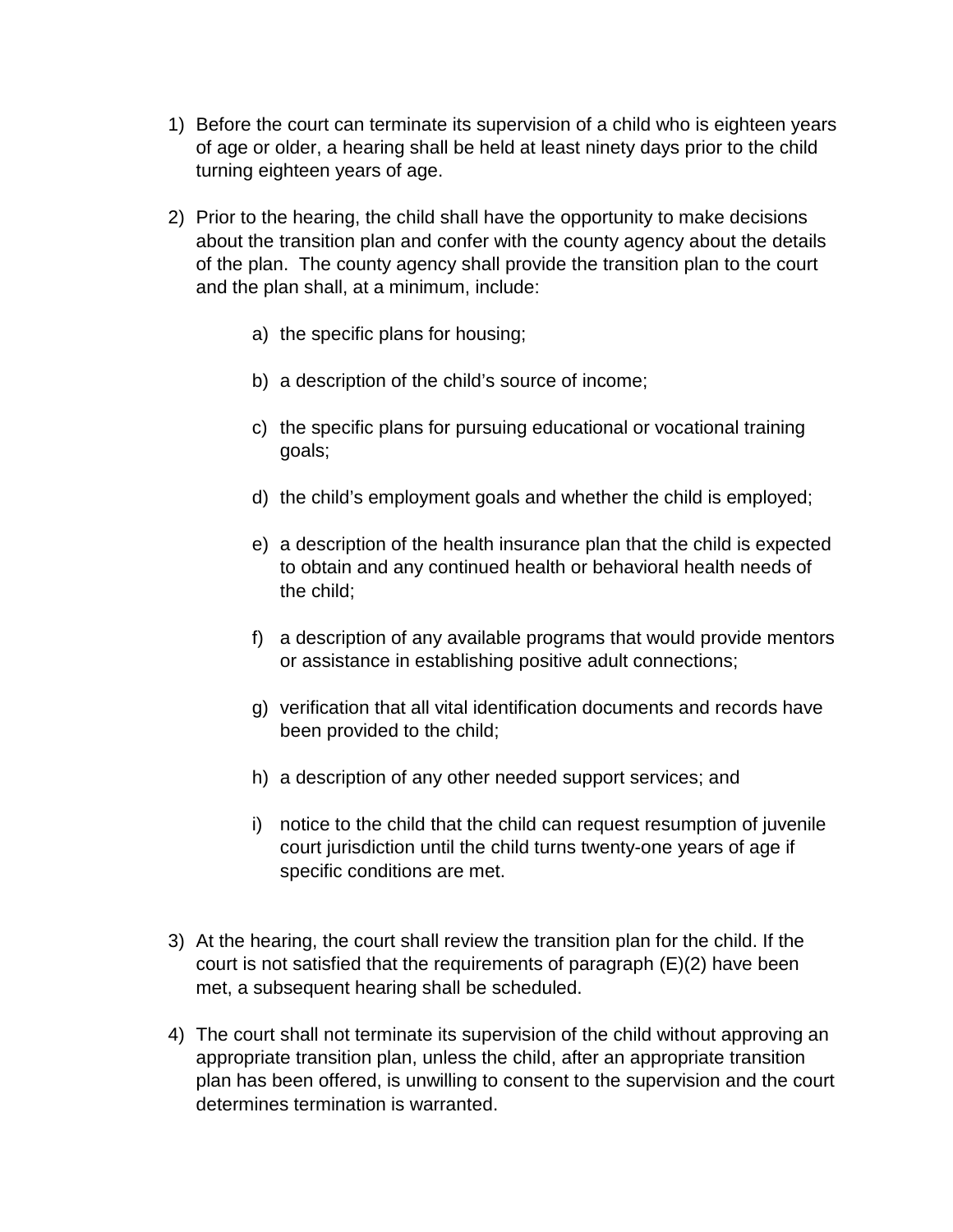F. **Cessation of [s]Services.** When all of the above listed requirements have been met, the court may discharge the child from its supervision and close the case.

#### **Comment**

For procedures on motions, see Rule 1344. For procedures on the dispositional order, see Rule 1515.

For guidelines under paragraph (A), see 42 Pa.C.S.  $\S$   $\S$  6301(b) & 6351(f.1).

**A child under eighteen years of age whose non-custodial parent is ready, willing, and able to provide adequate care for the child may not be found dependent.** *In re M.L.***, 757 A.2d 849 (Pa. 2000). When services from the county agency are no longer necessary pursuant to paragraph (A)(3) because the court has determined that the child is not dependent because a non-custodial parent has been found by the court to be able and available, the court should enter an order awarding custody to that parent pursuant to paragraph (B). For children eighteen years of age and older, see paragraph (E).**

 Pursuant to paragraph (A)(8), if a child has been adjudicated delinquent, the court may terminate court supervision unless dependency is necessary for placement. *In re Deanna S.*, **[422 Pa. Super. 439,]** 619 A.2d 758 (**Pa. Super.** 1993). The court may also decide to retain dependency jurisdiction regardless of the delinquency adjudication because the child still needs dependency services.

 If dependency issues have not been resolved, the case should be kept open and services ordered. The court should ensure that services are not discontinued solely because the child was adjudicated delinquent. The county agency and the juvenile probation are to collaborate on the case and resolve all outstanding issues. If a child is in a delinquency placement, the court is to ensure that the county agency and the juvenile probation office have collaborated to ensure appropriate services are in place.

 For procedures on emancipation pursuant to paragraph (A)(9), see *Berks County Children and Youth Services v. Rowan*, **[428 Pa. Super. 448,]** 631 A.2d 615 (**Pa. Super.** 1993). *See also*, 22 Pa. Code § 11.11, 55 Pa. Code § 145.62.

 Pursuant to paragraph (A)(10), a child who was adjudicated dependent prior to reaching the age of eighteen and who, while engaged in a course of instruction or treatment, requests the court to retain jurisdiction until the course has been completed, may remain in the course of instruction or treatment until the age of twenty-one. 42 Pa.C.S. § 6302. *See also*, 55 Pa. Code § § 3103.5 & 3130.87; *In re S.J.*, 906 A.2d 547 (Pa. Super. **[Ct.]** 2006).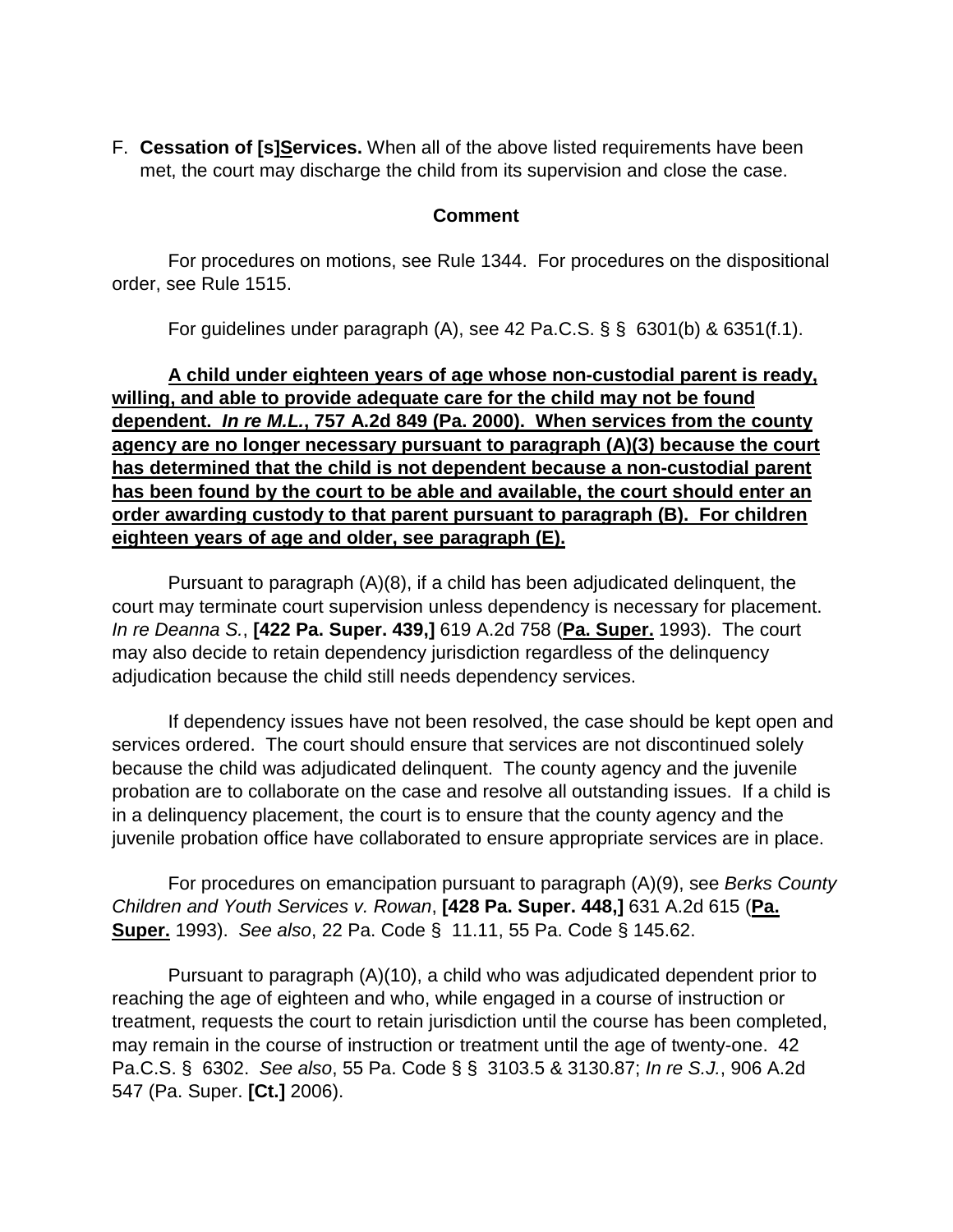The court may not terminate jurisdiction solely because the dependent child is a runaway. *In re Deanna S.*, **[422 Pa. Super. 439,]** 619 A.2d 758 (**Pa. Super.** 1993).

# **[A child whose non-custodial parent is ready, willing, and able to provide adequate care for the child may not be found dependent.** *In re M.L.***, 562 Pa. 646, 757 A.2d 849 (2000).** *See* **paragraph (B). Paragraph (B) does not apply to resumption of jurisdiction cases.]**

 **[Pursuant to 42 Pa.C.S. § 6351(a)(2.1), a] A** court may transfer permanent legal custody to a person found by the court to be qualified to receive and care for the child. *See* 42 Pa.C.S. § 6351(a)(2.1). *See also Justin S.*, **[375 Pa.Super. 88,]** 543 A.2d 1192 (**Pa. Super.** 1988). **In determining permanent legal custody, the dependency court must consider the child's "safety, protection and physical, mental, and moral welfare," see 42 Pa.C.S. § 6351(a); the dependency court is not required to address the factors set forth in 23 Pa.C.S. § 5328(a)(1)-(16). Any fees associated with the filing of the custody order pursuant to paragraph (B) should be waived unless the court determines that the custodian has the financial means to pay the filing fees.**

 Pursuant to paragraph (E)(2), the county agency is to assist the child and provide all the support necessary in developing a transition plan. *See* 42 U.S.C. § 675 (5)(A)- (H).

 Pursuant to paragraph (E)(3), the court is to approve a transition plan that is suitable for the child and that has been personalized at the direction of the child.

 If the court has resumed jurisdiction pursuant to Rule 1635, a new transition plan is to be developed for the child. Before the court can terminate supervision, the requirements of paragraph (E) are to be followed. In no case is a juvenile over twentyone to remain under juvenile court supervision. *See* Rule 1635(E). *See also* Rule 1635(E) for termination of juvenile court jurisdiction if the court denies the motion for resumption of jurisdiction.

**Official Note:** Rule 1613 adopted August, 21, 2006, effective February 1, 2007. Amended July 29, 2009, effective immediately. Amended April 29, 2011, effective July 1, 2011. Amended October 21, 2013 and renumbered from Rule 1613 to Rule 1631, effective December 1, 2013. **Amended \_\_ \_\_, 2016, effective \_\_ \_\_, 2016.**

### *Committee Explanatory Reports:*

 Final Report explaining the provisions of Rule 1613 published with the Court's Order at 36 Pa.B. 5571 (September 2, 2006). Final Report explaining the amendments to Rule 1613 published with the Court's Order at 39 Pa.B. 4887 (August 15, 2009).